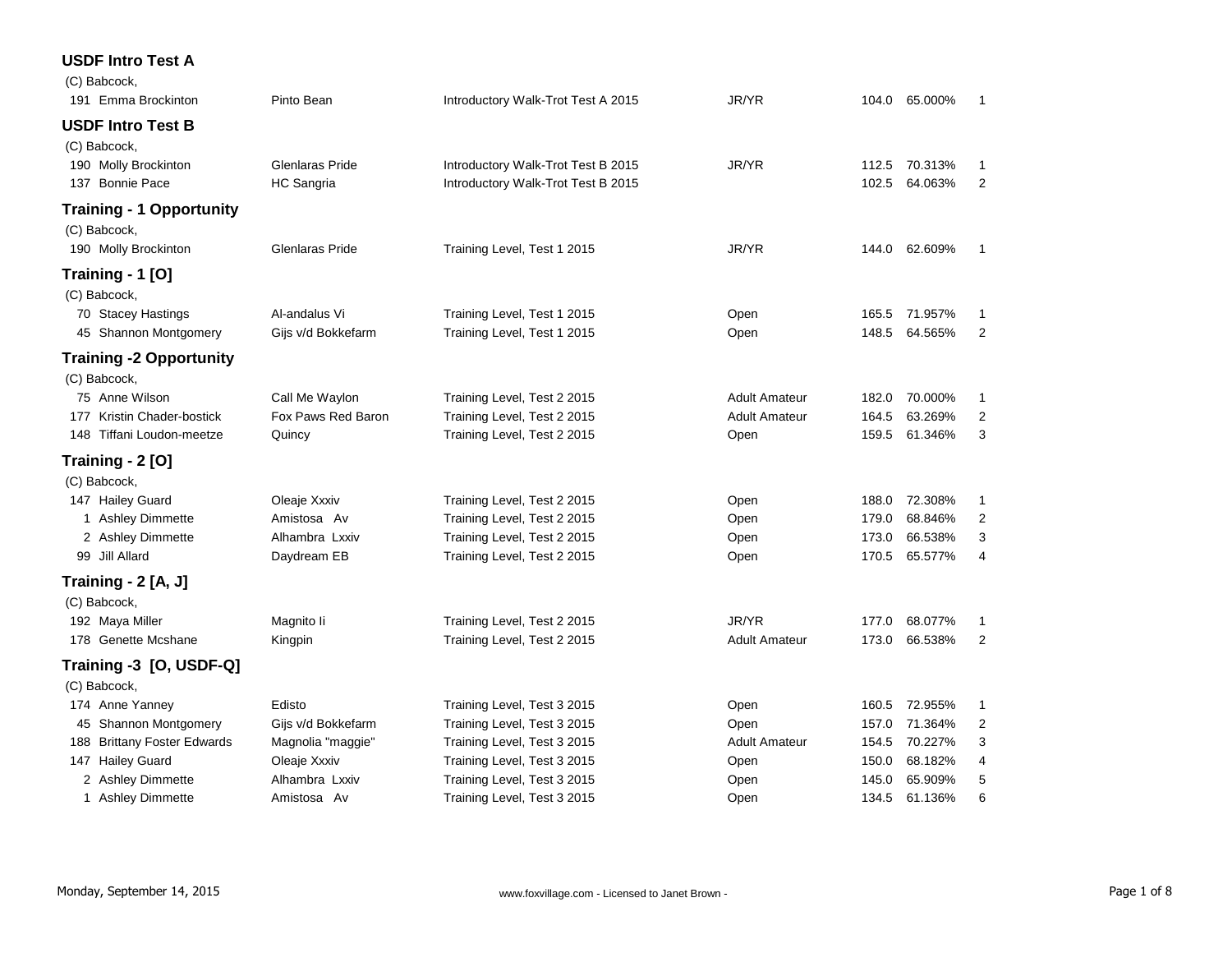# **Training-3 [A, J, USDF-Q]**

#### (C) Dearing-Kehr,

| 192 Maya Miller              | Magnito li                | Training Level, Test 3 2015 | JR/YR                | 146.5 | 66.591%       | 1              |
|------------------------------|---------------------------|-----------------------------|----------------------|-------|---------------|----------------|
| 140 Jessie Crosby            | Shiloh                    | Training Level, Test 3 2015 | JR/YR                | 137.5 | 62.500%       | 2              |
| 177 Kristin Chader-bostick   | Fox Paws Red Baron        | Training Level, Test 3 2015 | <b>Adult Amateur</b> | 137.0 | 62.273%       | 3              |
| 43 Karen Guerra              | Wietske V.D. Bokkefarm    | Training Level, Test 3 2015 | <b>Adult Amateur</b> | 135.5 | 61.591%       | 4              |
| 52 Catlin Rugg               | <b>Lily Pulitzer</b>      | Training Level, Test 3 2015 | JR/YR                | 131.5 | 59.773%       | 5              |
| 34 Ginger Reid               | Chico                     | Training Level, Test 3 2015 | <b>Adult Amateur</b> | 131.0 | 59.545%       | 6              |
| <b>First - 1 Opportunity</b> |                           |                             |                      |       |               |                |
| (C) Babcock,                 |                           |                             |                      |       |               |                |
| 75 Anne Wilson               | Call Me Waylon            | First Level, Test 1 2015    | <b>Adult Amateur</b> | 193.5 | 71.667%       | 1              |
| 148 Tiffani Loudon-meetze    | Quincy                    | First Level, Test 1 2015    | Open                 | 169.5 | 62.778%       | 2              |
| First - 1 [O]                |                           |                             |                      |       |               |                |
| (C) Babcock,                 |                           |                             |                      |       |               |                |
| 60 Stacey Hastings           | Furst Aurum               | First Level, Test 1 2015    | Open                 | 210.0 | 77.778%       | 1              |
| 92 Anne Aloi                 | Forte Npf                 | First Level, Test 1 2015    | Open                 | 181.5 | 67.222%       | 2              |
| First -1 [A, J]              |                           |                             |                      |       |               |                |
| (C) Babcock,                 |                           |                             |                      |       |               |                |
| 40 Emma Williamson           | <b>True North</b>         | First Level, Test 1 2015    | <b>Adult Amateur</b> |       | 186.5 69.074% | 1              |
| <b>First - 2 [O]</b>         |                           |                             |                      |       |               |                |
| (C) Babcock,                 |                           |                             |                      |       |               |                |
| 66 Stacey Hastings           | Guateque Iv               | First Level, Test 2 2015    | Open                 | 231.0 | 72.188%       | -1             |
| 147 Hailey Guard             | Oleaje Xxxiv              | First Level, Test 2 2015    | Open                 | 229.5 | 71.719%       | $\overline{2}$ |
| First - 2 [A, J]             |                           |                             |                      |       |               |                |
| (C) Babcock,                 |                           |                             |                      |       |               |                |
| 40 Emma Williamson           | <b>True North</b>         | First Level, Test 2 2015    | <b>Adult Amateur</b> | 223.0 | 69.688%       | 1              |
| 5 Ginsie Britton             | Papillion                 | First Level, Test 2 2015    | <b>Adult Amateur</b> | 205.0 | 64.063%       | 2              |
| First - 3 [O, USDF-Q]        |                           |                             |                      |       |               |                |
| (C) Dearing-Kehr,            |                           |                             |                      |       |               |                |
| 92 Anne Aloi                 | Forte Npf                 | First Level, Test 3 2015    | Open                 | 227.0 | 66.765%       | 1              |
| 173 Caitlin Oikemus          | Athena                    | First Level, Test 3 2015    | Open                 | 226.5 | 66.618%       | 2              |
| First - 3 [A, J, USDF-Q]     |                           |                             |                      |       |               |                |
| (C) Dearing-Kehr,            |                           |                             |                      |       |               |                |
| 171 Hannah Nagle             | When In Rome              | First Level, Test 3 2015    | JR/YR                | 231.0 | 67.941%       | 1              |
| 84 Jean Tuttle               | <b>Ulla Amazing Grace</b> | First Level, Test 3 2015    | <b>Adult Amateur</b> | 230.5 | 67.794%       | 2              |
| 186 Alice Ohlandt            | <b>Happy Valley</b>       | First Level, Test 3 2015    | JR/YR                | 227.5 | 66.912%       | 3              |
| 168 Sarah Sharpe             | Dakote (raj)              | First Level, Test 3 2015    | <b>Adult Amateur</b> | 225.0 | 66.176%       | 4              |
| 200 Danielle Hewitt          | <b>High Definition</b>    | First Level, Test 3 2015    | <b>Adult Amateur</b> | 224.5 | 66.029%       | 5              |
| 199 Druanne Hall             | <b>French Kiss</b>        | First Level, Test 3 2015    | <b>Adult Amateur</b> | 224.5 | 66.029%       | 6              |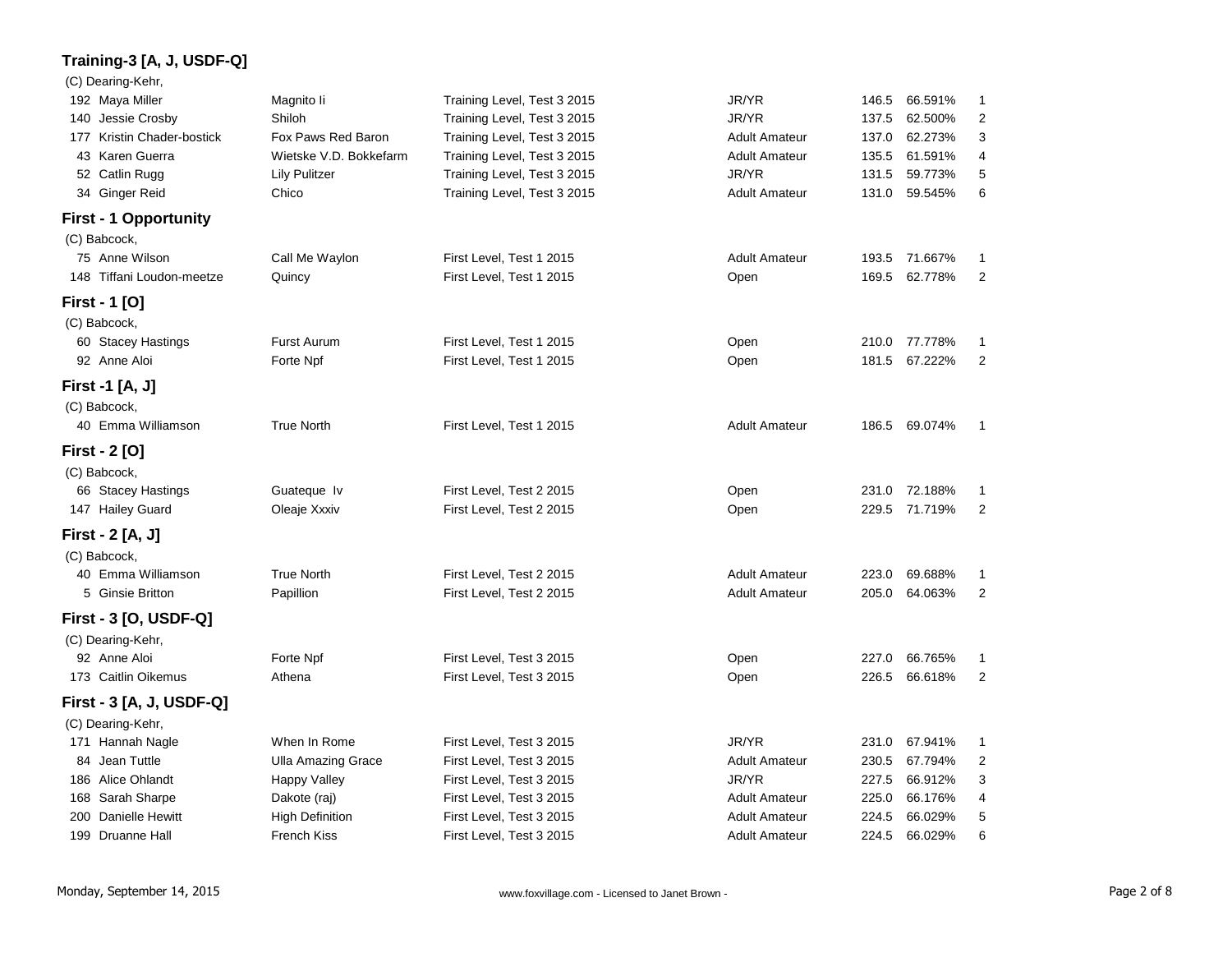| 180 Lily Darwin                      | Max A Million                | First Level, Test 3 2015                               | JR/YR                                        | 221.5          | 65.147%            |        |
|--------------------------------------|------------------------------|--------------------------------------------------------|----------------------------------------------|----------------|--------------------|--------|
| 33 Debbie Bordeau Hendey             | Elite Bragor                 | First Level, Test 3 2015                               | <b>Adult Amateur</b>                         | 220.5          | 64.853%            |        |
| 175 Heather Michelle Will            | Monticello VT                | First Level, Test 3 2015                               | <b>Adult Amateur</b>                         | 203.5          | 59.853%            | ç      |
| Second - 1 [A, J]                    |                              |                                                        |                                              |                |                    |        |
| (C) Babcock,                         |                              |                                                        |                                              |                |                    |        |
| 90 Claire Oconnor                    | <b>Edmonton Affair</b>       | Second Level, Test 1 2015                              | JR/YR                                        | 231.0          | 70.000%            | 1      |
| 33 Debbie Bordeau Hendey             | Elite Bragor                 | Second Level, Test 1 2015                              | <b>Adult Amateur</b>                         | 217.5          | 65.909%            | 2      |
| 39 Elizabeth Dicey                   | Sebastian                    | Second Level, Test 1 2015                              | <b>Adult Amateur</b>                         | 208.5          | 63.182%            | 3      |
| 5 Ginsie Britton                     | Papillion                    | Second Level, Test 1 2015                              | <b>Adult Amateur</b>                         | 208.0          | 63.030%            | 4      |
| Second - 2 [A, J]                    |                              |                                                        |                                              |                |                    |        |
| (C) Babcock,                         |                              |                                                        |                                              |                |                    |        |
| 97 Barbara L. Nicks                  | <b>Baccalaureate BLN</b>     | Second Level, Test 2 2015                              | <b>Adult Amateur</b>                         | 256.0          | 65.641%            | 1      |
| 90 Claire Oconnor                    | <b>Edmonton Affair</b>       | Second Level, Test 2 2015                              | JR/YR                                        | 237.0          | 60.769%            | 2      |
| Second - 3 [O, USDF-Q]               |                              |                                                        |                                              |                |                    |        |
| (C) Dearing-Kehr,                    |                              |                                                        |                                              |                |                    |        |
| 173 Caitlin Oikemus                  | Athena                       | Second Level, Test 3 2015                              | Open                                         | 268.5          | 65.488%            |        |
|                                      |                              |                                                        |                                              |                |                    |        |
| Second - 3 [A, J, USDF-Q]            |                              |                                                        |                                              |                |                    |        |
| (C) Dearing-Kehr,                    |                              |                                                        | JR/YR                                        |                |                    |        |
| 98 Emily Ally Robinson               | Regina                       | Second Level, Test 3 2015                              |                                              | 298.0          | 72.683%            |        |
| 139 Alyse Schuver                    | Bennigan                     | Second Level, Test 3 2015                              | <b>Adult Amateur</b><br><b>Adult Amateur</b> | 268.0<br>264.5 | 65.366%            | 2<br>3 |
| 168 Sarah Sharpe<br>171 Hannah Nagle | Dakote (raj)<br>When In Rome | Second Level, Test 3 2015<br>Second Level, Test 3 2015 | JR/YR                                        | 264.5          | 64.512%<br>64.512% | 4      |
| 135 Ronald Trotter                   | Leandro                      | Second Level, Test 3 2015                              | <b>Adult Amateur</b>                         | 262.0          | 63.902%            | 5      |
| 21 Ms Jo Mc Cracken                  | Gevalia                      | Second Level, Test 3 2015                              | <b>Adult Amateur</b>                         | 255.0          | 62.195%            | 6      |
| 97 Barbara L. Nicks                  | <b>Baccalaureate BLN</b>     | Second Level, Test 3 2015                              | <b>Adult Amateur</b>                         | 249.5          | 60.854%            | 7      |
| 175 Heather Michelle Will            | Monticello VT                | Second Level, Test 3 2015                              | <b>Adult Amateur</b>                         | 242.5          | 59.146%            | 8      |
|                                      |                              |                                                        |                                              |                |                    |        |
| Third - 1 [O, A, J]                  |                              |                                                        |                                              |                |                    |        |
| (C) Babcock,                         |                              |                                                        |                                              |                |                    |        |
| 94 Anne Aloi                         | Petacchi                     | Third Level, Test 1 2015                               | Open                                         | 227.0          | 68.788%            | 1      |
| 197 Amy Mcelroy                      | Swing King                   | Third Level, Test 1 2015                               | Open                                         | 225.0          | 68.182%            | 2      |
| 95 Samantha Capoferri-fellin         | Sir William                  | Third Level, Test 1 2015                               | Open                                         | 219.0          | 66.364%            | 3      |
| 100 Eva Schemberger                  | Westport                     | Third Level, Test 1 2015                               | Open                                         | 211.0          | 63.939%            |        |
| 48 Linda Buhl                        | <b>Kilpeck Toy Story</b>     | Third Level, Test 1 2015                               | <b>Adult Amateur</b>                         | 205.0          | 62.121%            | 5<br>6 |
| 28 Emily Black                       | Pavarotti                    | Third Level, Test 1 2015                               | <b>Adult Amateur</b>                         | 201.5          | 61.061%            |        |
| Third - 3 [O, A, J, USDF-Q]          |                              |                                                        |                                              |                |                    |        |
| (C) Dearing-Kehr,                    |                              |                                                        |                                              |                |                    |        |
| 50 Stacie Myers                      | <b>Finneus</b>               | Third Level, Test 3 2015                               | Open                                         | 277.5          | 71.154%            |        |
| 47 Camilla Van Liew                  | Dartesch                     | Third Level, Test 3 2015                               | <b>Adult Amateur</b>                         | 269.5          | 69.103%            | 2      |
| 98 Emily Ally Robinson               | Regina                       | Third Level, Test 3 2015                               | JR/YR                                        | 260.5          | 66.795%            | З      |
| 194 Juliana Hutchings                | <b>Goodness Gustaus</b>      | Third Level, Test 3 2015                               | Open                                         | 259.5          | 66.538%            | 4      |
|                                      |                              |                                                        |                                              |                |                    |        |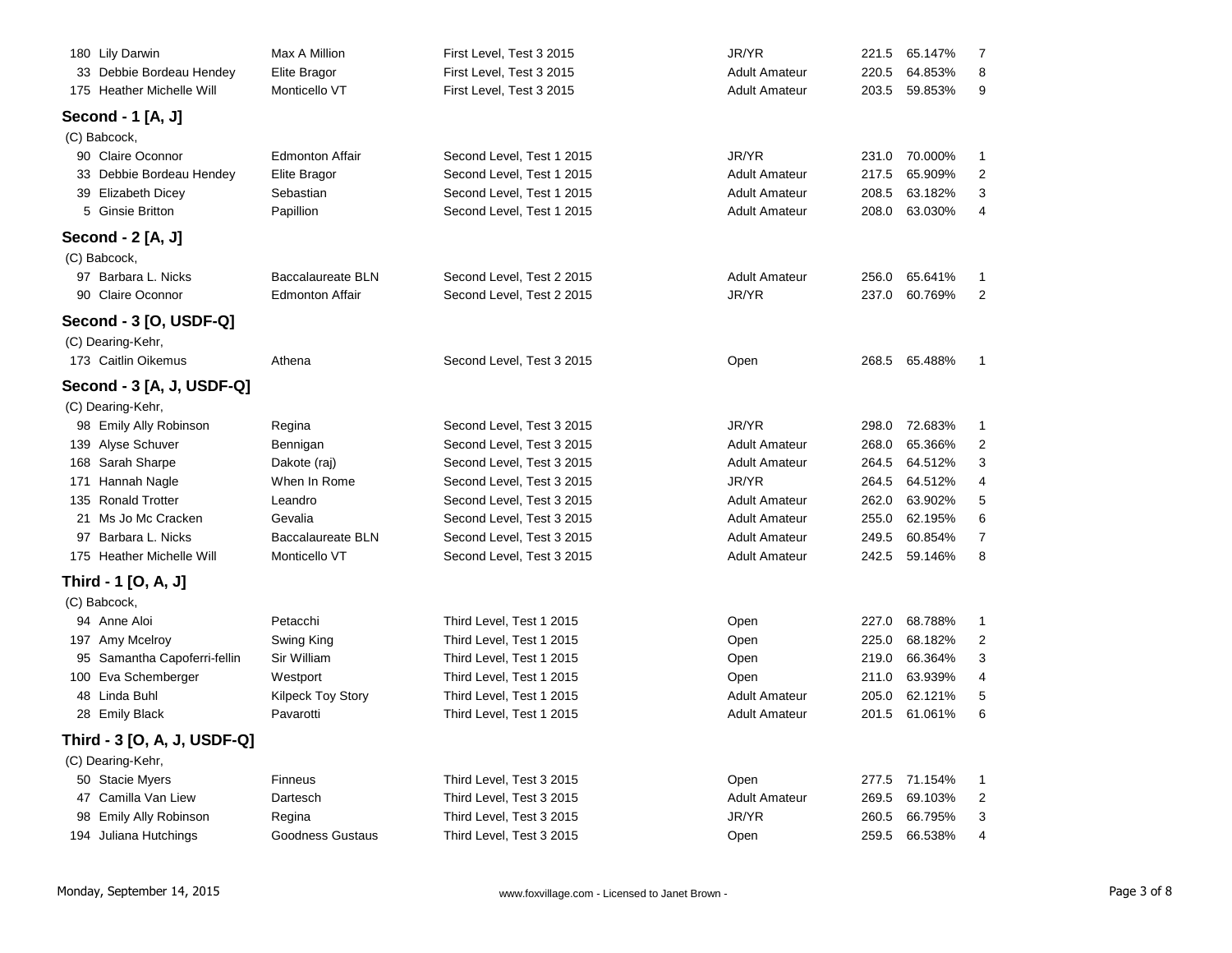| Leandro                   | Third Level, Test 3 2015                                                                                                                                           | <b>Adult Amateur</b> | 251.5 | 64.487% |   |
|---------------------------|--------------------------------------------------------------------------------------------------------------------------------------------------------------------|----------------------|-------|---------|---|
| Sir William               | Third Level, Test 3 2015                                                                                                                                           | Open                 | 248.0 | 63.590% | 6 |
| <b>Nyzielster Boy</b>     | Third Level, Test 3 2015                                                                                                                                           | <b>Adult Amateur</b> | 245.0 | 62.821% | 7 |
| Flairance                 | Third Level, Test 3 2015                                                                                                                                           | Open                 | 242.0 | 62.051% | 8 |
|                           |                                                                                                                                                                    |                      |       |         |   |
|                           |                                                                                                                                                                    |                      |       |         |   |
| Montana                   | Fourth Level, Test 1 2015                                                                                                                                          | Open                 | 257.0 | 69.459% |   |
| Contento Sogno            | Fourth Level, Test 1 2015                                                                                                                                          | <b>Adult Amateur</b> | 247.0 | 66.757% | 2 |
|                           |                                                                                                                                                                    |                      |       |         |   |
|                           |                                                                                                                                                                    |                      |       |         |   |
| Montana                   | Fourth Level, Test 2 2015                                                                                                                                          | Open                 | 257.0 | 71.389% |   |
|                           |                                                                                                                                                                    |                      |       |         |   |
|                           |                                                                                                                                                                    |                      |       |         |   |
| Dartesch                  | Fourth Level, Test 3 2015                                                                                                                                          | <b>Adult Amateur</b> | 319.5 | 71.000% |   |
| His Royal Highness        | Fourth Level, Test 3 2015                                                                                                                                          | Open                 | 291.5 | 64.778% | 2 |
| Wunderkind                | Fourth Level, Test 3 2015                                                                                                                                          | <b>Adult Amateur</b> | 286.5 | 63.667% | 3 |
|                           |                                                                                                                                                                    |                      |       |         |   |
|                           |                                                                                                                                                                    |                      |       |         |   |
| Lr Ami B-line             | FEI Prix St. Georges 2015                                                                                                                                          | Open                 | 252.0 | 66.316% | 2 |
| Oklend                    | FEI Prix St. Georges 2015                                                                                                                                          | <b>Adult Amateur</b> | 245.5 | 64.605% | 3 |
| His Royal Highness        | FEI Prix St. Georges 2015                                                                                                                                          | Open                 | 228.0 | 60.000% | 4 |
| <b>Ulysses</b>            | FEI Prix St. Georges 2015                                                                                                                                          | <b>Adult Amateur</b> | 225.0 | 59.211% | 5 |
| Partout                   | FEI Prix St. Georges 2015                                                                                                                                          | <b>Adult Amateur</b> | 217.0 | 57.105% | 6 |
|                           |                                                                                                                                                                    |                      |       |         |   |
|                           |                                                                                                                                                                    |                      |       |         |   |
| Rania                     | FEI Intermediate I 2015                                                                                                                                            | Open                 | 258.5 | 68.026% |   |
| Louis Iv                  | FEI Intermediate II 2015                                                                                                                                           | Open                 | 237.5 | 62.500% | 2 |
| Optimus Prime             | FEI Intermediate I 2015                                                                                                                                            | Open                 | 235.0 | 61.842% | 3 |
|                           |                                                                                                                                                                    |                      |       |         |   |
|                           |                                                                                                                                                                    |                      |       |         |   |
| Petacchi                  | USDF Freestyle, Third Level 2015                                                                                                                                   | Open                 | 226.5 | 75.500% | 1 |
| <b>Ulla Amazing Grace</b> | USDF Freestyle, First Level 2015                                                                                                                                   | <b>Adult Amateur</b> | 207.5 | 69.167% | 2 |
| Zidane                    | USDF Freestyle, Fourth Level 2015                                                                                                                                  | <b>Adult Amateur</b> | 197.0 | 65.667% | 3 |
| Max A Million             | USDF Freestyle, First Level 2015                                                                                                                                   | JR/YR                | 195.0 | 65.000% | 4 |
| <b>Lily Pulitzer</b>      | USDF Freestyle, Training Level 2015                                                                                                                                | JR/YR                | 187.5 | 62.500% | 5 |
|                           |                                                                                                                                                                    |                      |       |         |   |
|                           |                                                                                                                                                                    |                      |       |         |   |
| Festina                   | FEI Freestyle, Intermediate I 2009                                                                                                                                 | <b>Adult Amateur</b> | 268.0 | 67.000% |   |
| Dreamaster                | FEI Freestyle, Intermediate I 2009                                                                                                                                 | <b>Adult Amateur</b> | 261.0 | 65.250% | 2 |
|                           | Fourth - 3 [O, A, J, USDF-Q]<br>FEI Prix St. George [USDF-Q]<br>FEI TOC (except PSG), [ USDF-Q]<br><b>USDF Freestly TOC [USDF-Q]</b><br>FEI Freestyle TOC [USDF-Q] |                      |       |         |   |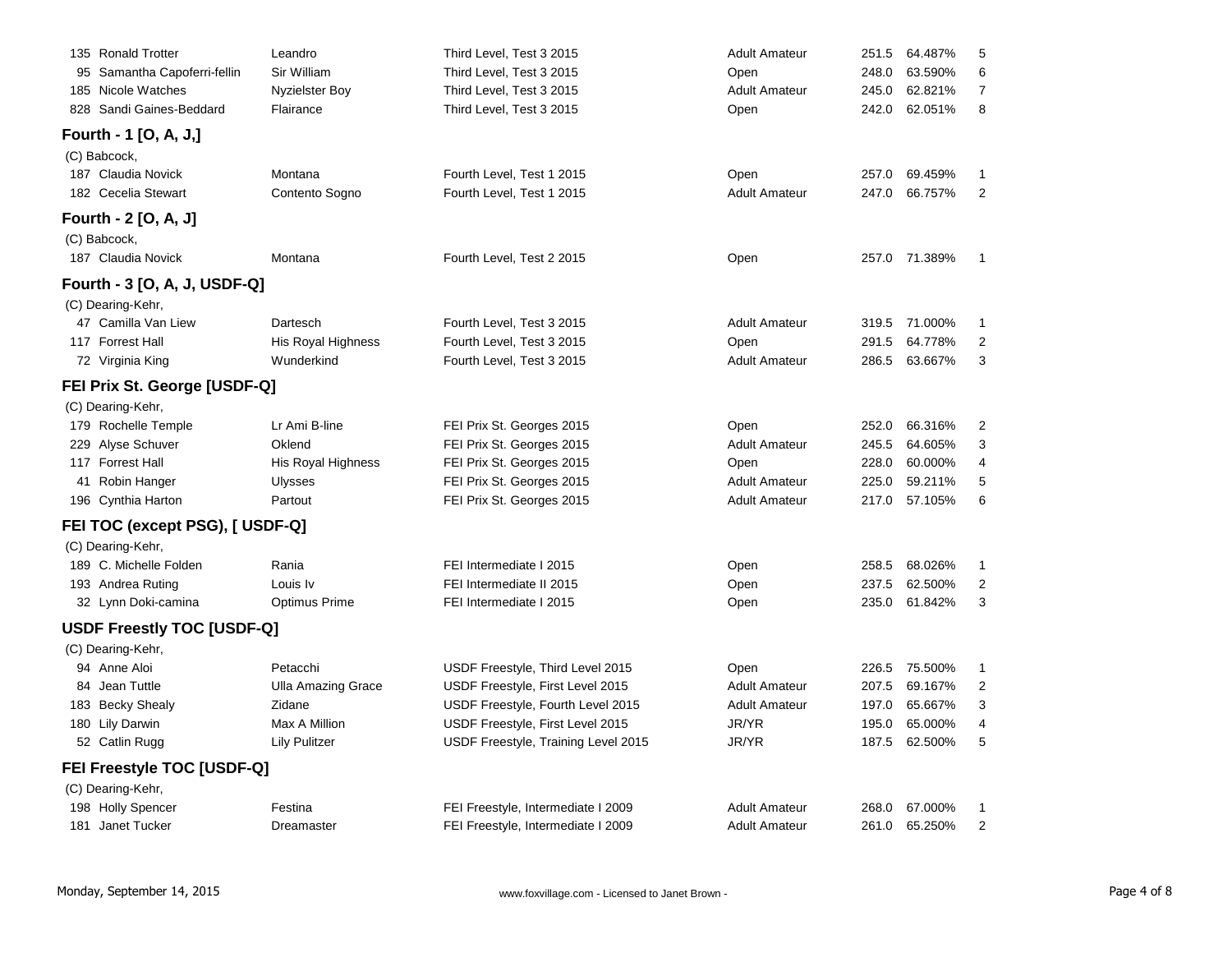### **Dressage Seat Equitation [J]**

(C) Babcock,

| 186 Alice Ohlandt               | Happy Valley           | Dressage Seat Equitation             | JR/YR                | 7.8   | 78.000%       | 1              |
|---------------------------------|------------------------|--------------------------------------|----------------------|-------|---------------|----------------|
| 192 Maya Miller                 | Magnito li             | <b>Dressage Seat Equitation</b>      | JR/YR                | 7.3   | 73.000%       | 2              |
| 52 Catlin Rugg                  | <b>Lily Pulitzer</b>   | <b>Dressage Seat Equitation</b>      | JR/YR                | 7.0   | 70.000%       | 3              |
| <b>TOC IPEC</b>                 |                        |                                      |                      |       |               |                |
| (C) Babcock,                    |                        |                                      |                      |       |               |                |
| 829 Pamela Hardin               | Quaterjack             | FEI Para Grade III Individual - 2013 | <b>Adult Amateur</b> |       | 276.5 67.439% | $\mathbf{1}$   |
| <b>USDF Into Test A</b>         |                        |                                      |                      |       |               |                |
| (C) Dearing-Kehr,               |                        |                                      |                      |       |               |                |
| 191 Emma Brockinton             | Pinto Bean             | Introductory Walk-Trot Test A 2015   | JR/YR                |       | 106.5 66.563% | -1             |
| <b>USDF Intro Test B</b>        |                        |                                      |                      |       |               |                |
| (C) Dearing-Kehr,               |                        |                                      |                      |       |               |                |
| 137 Bonnie Pace                 | HC Sangria             | Introductory Walk-Trot Test B 2015   |                      | 113.5 | 70.938%       | 1              |
| 190 Molly Brockinton            | Glenlaras Pride        | Introductory Walk-Trot Test B 2015   | JR/YR                | 112.5 | 70.313%       | $\overline{2}$ |
| <b>USDF Intro Test C</b>        |                        |                                      |                      |       |               |                |
| (C) Dearing-Kehr,               |                        |                                      |                      |       |               |                |
| 190 Molly Brockinton            | <b>Glenlaras Pride</b> | Introductory Walk-Trot Test C 2015   | JR/YR                |       | 131.0 65.500% | $\mathbf{1}$   |
| Training - 1 [O]                |                        |                                      |                      |       |               |                |
| (C) Dearing-Kehr,               |                        |                                      |                      |       |               |                |
| 45 Shannon Montgomery           | Gijs v/d Bokkefarm     | Training Level, Test 1 2015          | Open                 |       | 168.0 73.043% | 1              |
| 70 Stacey Hastings              | Al-andalus Vi          | Training Level, Test 1 2015          | Open                 | 160.5 | 69.783%       | 2              |
| Training - 1 [A, J]             |                        |                                      |                      |       |               |                |
| (C) Dearing-Kehr,               |                        |                                      |                      |       |               |                |
| 178 Genette Mcshane             | Kingpin                | Training Level, Test 1 2015          | <b>Adult Amateur</b> | 151.5 | 65.870%       | 1              |
| 192 Maya Miller                 | Magnito li             | Training Level, Test 1 2015          | JR/YR                | 150.5 | 65.435%       | 2              |
| <b>Training - 2 Opportunity</b> |                        |                                      |                      |       |               |                |
| (C) Dearing-Kehr,               |                        |                                      |                      |       |               |                |
| 96 Shay Barnett                 | Starlight              | Training Level, Test 2 2015          | Open                 |       | 175.5 67.500% | 1              |
| Training -2 [O]                 |                        |                                      |                      |       |               |                |
| (C) Dearing-Kehr,               |                        |                                      |                      |       |               |                |
| 172 Cali Bowman                 | <b>Boundless</b>       | Training Level, Test 2 2015          | Open                 | 183.0 | 70.385%       | 1              |
| 147 Hailey Guard                | Oleaje Xxxiv           | Training Level, Test 2 2015          | Open                 | 178.0 | 68.462%       | $\overline{c}$ |
| 199 Druanne Hall                | <b>French Kiss</b>     | Training Level, Test 2 2015          | <b>Adult Amateur</b> | 172.5 | 66.346%       | 3              |
| 2 Ashley Dimmette               | Alhambra Lxxiv         | Training Level, Test 2 2015          | Open                 | 168.5 | 64.808%       | 4              |
| 1 Ashley Dimmette               | Amistosa Av            | Training Level, Test 2 2015          | Open                 | 168.0 | 64.615%       | 5              |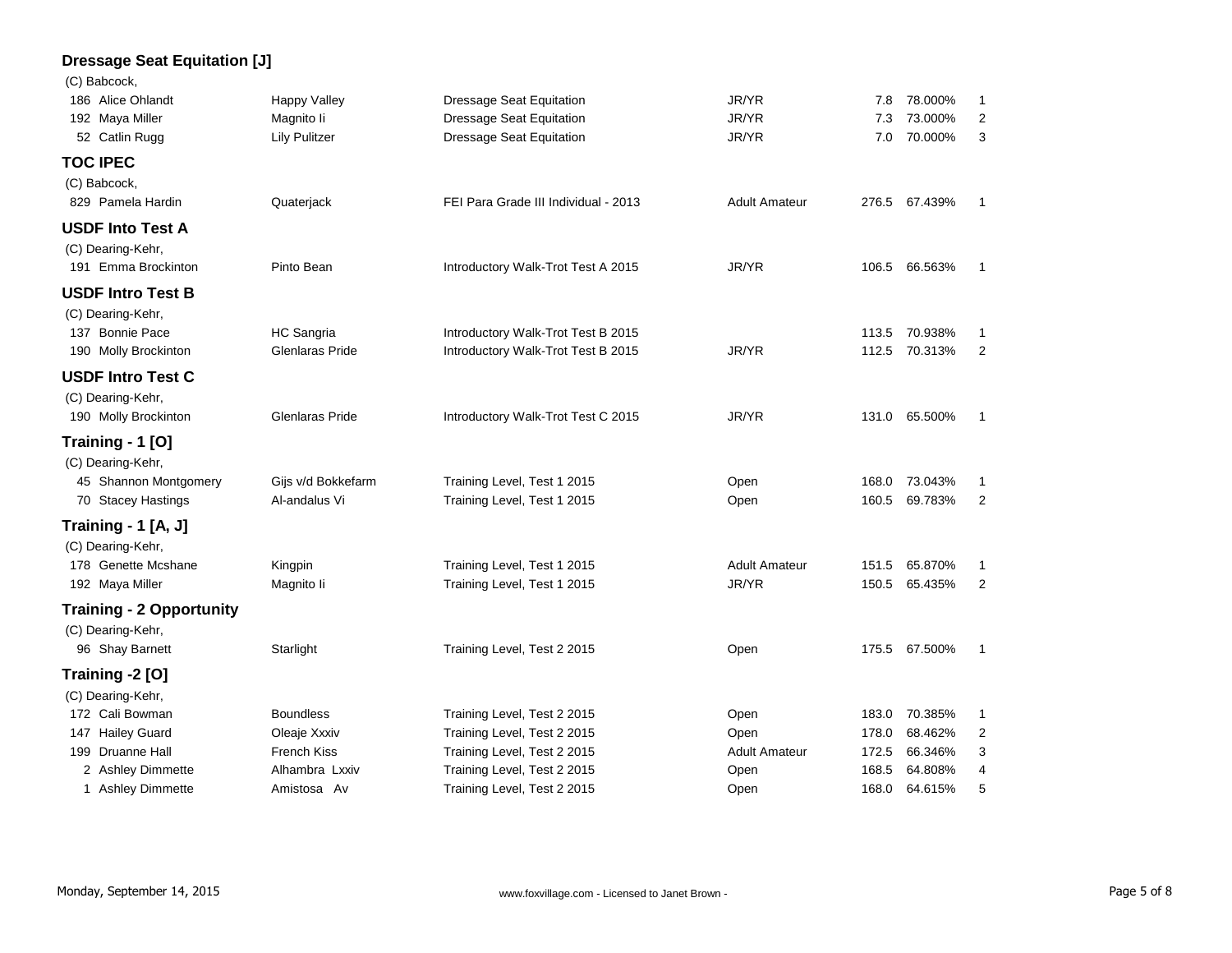# **Training -2 [A, J]**

| (C) Dearing-Kehr,<br>178 Genette Mcshane        | Kingpin                | Training Level, Test 2 2015                                | <b>Adult Amateur</b> | 170.0 | 65.385%       | 1              |
|-------------------------------------------------|------------------------|------------------------------------------------------------|----------------------|-------|---------------|----------------|
| <b>Training - 3 Opportunity</b>                 |                        |                                                            |                      |       |               |                |
|                                                 |                        |                                                            |                      |       |               |                |
| (C) Dearing-Kehr,<br>177 Kristin Chader-bostick | Fox Paws Red Baron     |                                                            | <b>Adult Amateur</b> | 143.0 | 65.000%       | $\mathbf 1$    |
| 96 Shay Barnett                                 | Starlight              | Training Level, Test 3 2015<br>Training Level, Test 3 2015 | Open                 | 141.0 | 64.091%       | $\overline{2}$ |
|                                                 |                        |                                                            |                      |       |               |                |
| Training - 3 [O, USDF-Q]                        |                        |                                                            |                      |       |               |                |
| (C) Dearing-Kehr,                               |                        |                                                            |                      |       |               |                |
| 147 Hailey Guard                                | Oleaje Xxxiv           | Training Level, Test 3 2015                                | Open                 | 162.0 | 73.636%       | 1              |
| 172 Cali Bowman                                 | <b>Boundless</b>       | Training Level, Test 3 2015                                | Open                 | 157.0 | 71.364%       | 2              |
| 174 Anne Yanney                                 | Edisto                 | Training Level, Test 3 2015                                | Open                 | 156.5 | 71.136%       | 3              |
| 45 Shannon Montgomery                           | Gijs v/d Bokkefarm     | Training Level, Test 3 2015                                | Open                 | 152.5 | 69.318%       | 4              |
| 1 Ashley Dimmette                               | Amistosa Av            | Training Level, Test 3 2015                                | Open                 | 148.0 | 67.273%       | 5              |
| 188 Brittany Foster Edwards                     | Magnolia "maggie"      | Training Level, Test 3 2015                                | <b>Adult Amateur</b> | 147.0 | 66.818%       | 6              |
| 2 Ashley Dimmette                               | Alhambra Lxxiv         | Training Level, Test 3 2015                                | Open                 | 143.0 | 65.000%       | $\overline{7}$ |
| Training - 3 [A, J, USDF-Q]                     |                        |                                                            |                      |       |               |                |
| (C) Babcock,                                    |                        |                                                            |                      |       |               |                |
| 192 Maya Miller                                 | Magnito li             | Training Level, Test 3 2015                                | JR/YR                | 154.5 | 70.227%       | 1              |
| 43 Karen Guerra                                 | Wietske V.D. Bokkefarm | Training Level, Test 3 2015                                | <b>Adult Amateur</b> | 148.0 | 67.273%       | 2              |
| Jessie Crosby<br>140                            | Shiloh                 | Training Level, Test 3 2015                                | JR/YR                | 147.5 | 67.045%       | 3              |
| 91 Janis Caccamise                              | Cu Docs Peppey Doll    | Training Level, Test 3 2015                                | <b>Adult Amateur</b> | 146.0 | 66.364%       | 4              |
| 34 Ginger Reid                                  | Chico                  | Training Level, Test 3 2015                                | <b>Adult Amateur</b> | 142.0 | 64.545%       | 5              |
| 52 Catlin Rugg                                  | <b>Lily Pulitzer</b>   | Training Level, Test 3 2015                                | JR/YR                | 140.0 | 63.636%       | 6              |
| <b>First - 1 [O]</b>                            |                        |                                                            |                      |       |               |                |
| (C) Dearing-Kehr,                               |                        |                                                            |                      |       |               |                |
| 66 Stacey Hastings                              | Guateque Iv            | First Level, Test 1 2015                                   | Open                 | 204.0 | 75.556%       | $\mathbf{1}$   |
| First - 1 [A, J]                                |                        |                                                            |                      |       |               |                |
| (C) Dearing-Kehr,                               |                        |                                                            |                      |       |               |                |
| 40 Emma Williamson                              | <b>True North</b>      | First Level, Test 1 2015                                   | <b>Adult Amateur</b> |       | 189.5 70.185% | -1             |
| <b>First -2 [O]</b>                             |                        |                                                            |                      |       |               |                |
| (C) Dearing-Kehr,                               |                        |                                                            |                      |       |               |                |
| 60 Stacey Hastings                              | <b>Furst Aurum</b>     | First Level, Test 2 2015                                   | Open                 |       | 241.5 75.469% | $\mathbf{1}$   |
| First - 2 [A, J]                                |                        |                                                            |                      |       |               |                |
| (C) Dearing-Kehr,                               |                        |                                                            |                      |       |               |                |
| 40 Emma Williamson                              | <b>True North</b>      | First Level, Test 2 2015                                   | <b>Adult Amateur</b> | 215.5 | 67.344%       | 1              |
| 199 Druanne Hall                                | <b>French Kiss</b>     | First Level, Test 2 2015                                   | <b>Adult Amateur</b> | 194.0 | 60.625%       | $\overline{2}$ |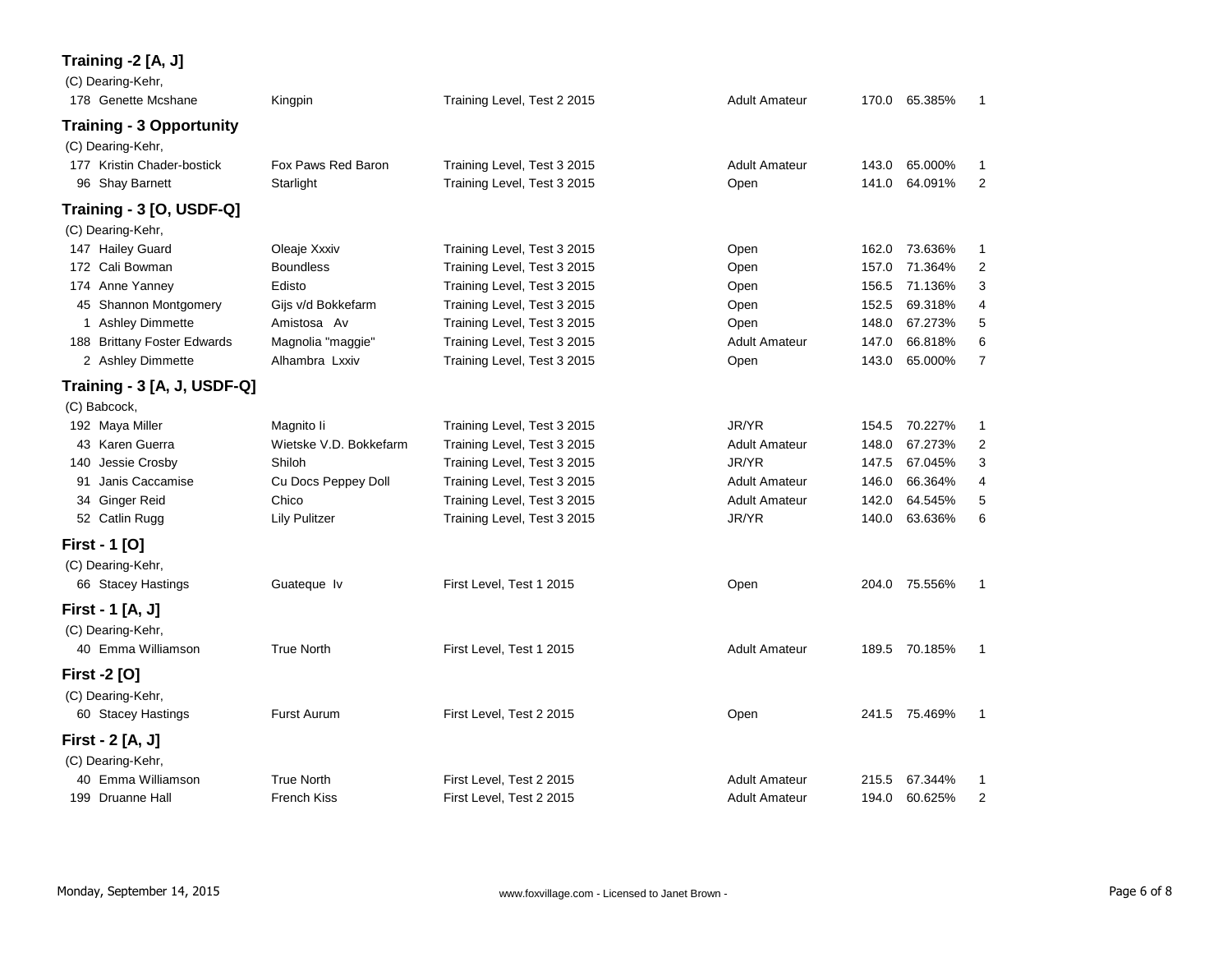# **First - 3 [O, USDF-Q]**

| (C) Babcock,                             |                           |                           |                      |       |               |                |
|------------------------------------------|---------------------------|---------------------------|----------------------|-------|---------------|----------------|
| 92 Anne Aloi                             | Forte Npf                 | First Level, Test 3 2015  | Open                 | 228.5 | 67.206%       | 1              |
| 57 Holly Van Zyl                         | Red Hawk                  | First Level, Test 3 2015  | Open                 | 223.5 | 65.735%       | $\overline{2}$ |
| First - 3 [A, J, USDF-Q]                 |                           |                           |                      |       |               |                |
| (C) Babcock,                             |                           |                           |                      |       |               |                |
| 168 Sarah Sharpe                         | Dakote (raj)              | First Level, Test 3 2015  | <b>Adult Amateur</b> | 233.5 | 68.676%       | 1              |
| 84 Jean Tuttle                           | <b>Ulla Amazing Grace</b> | First Level, Test 3 2015  | <b>Adult Amateur</b> | 224.0 | 65.882%       | $\overline{2}$ |
| 186 Alice Ohlandt                        | Happy Valley              | First Level, Test 3 2015  | JR/YR                | 220.0 | 64.706%       | 3              |
| 180 Lily Darwin                          | Max A Million             | First Level, Test 3 2015  | JR/YR                | 219.5 | 64.559%       | 4              |
| Second - 1 [A, J,]                       |                           |                           |                      |       |               |                |
| (C) Dearing-Kehr,                        |                           |                           |                      |       |               |                |
| 33 Debbie Bordeau Hendey                 | Elite Bragor              | Second Level, Test 1 2015 | <b>Adult Amateur</b> | 218.0 | 66.061%       | 1              |
| 39 Elizabeth Dicey                       | Sebastian                 | Second Level, Test 1 2015 | <b>Adult Amateur</b> | 212.5 | 64.394%       | $\overline{2}$ |
| Second - 2 [A, J]                        |                           |                           |                      |       |               |                |
| (C) Dearing-Kehr,                        |                           |                           |                      |       |               |                |
| 21 Ms Jo Mc Cracken                      | Gevalia                   | Second Level, Test 2 2015 | <b>Adult Amateur</b> |       | 249.0 63.846% | -1             |
| Second - 3 [O, USDF-Q]                   |                           |                           |                      |       |               |                |
| (C) Babcock,                             |                           |                           |                      |       |               |                |
| 173 Caitlin Oikemus                      | Athena                    | Second Level, Test 3 2015 | Open                 |       | 277.5 67.683% | $\mathbf{1}$   |
| Second - 3 Dover AA Medal [A, J, USDF-Q] |                           |                           |                      |       |               |                |
| (C) Babcock,                             |                           |                           |                      |       |               |                |
| 135 Ronald Trotter                       | Leandro                   | Second Level, Test 3 2015 | <b>Adult Amateur</b> | 282.0 | 68.780%       | 1              |
| 98 Emily Ally Robinson                   | Regina                    | Second Level, Test 3 2015 | JR/YR                | 281.0 | 68.537%       | $\overline{2}$ |
| 168 Sarah Sharpe                         | Dakote (raj)              | Second Level, Test 3 2015 | <b>Adult Amateur</b> | 269.0 | 65.610%       | 3              |
| 97 Barbara L. Nicks                      | <b>Baccalaureate BLN</b>  | Second Level, Test 3 2015 | <b>Adult Amateur</b> | 260.5 | 63.537%       | 4              |
| 175 Heather Michelle Will                | Monticello VT             | Second Level, Test 3 2015 | <b>Adult Amateur</b> | 259.5 | 63.293%       | 5              |
| Third - 1 [O, A, J]                      |                           |                           |                      |       |               |                |
| (C) Dearing-Kehr,                        |                           |                           |                      |       |               |                |
| 95 Samantha Capoferri-fellin             | Sir William               | Third Level, Test 1 2015  | Open                 | 214.5 | 65.000%       | 1              |
| 28 Emily Black                           | Pavarotti                 | Third Level, Test 1 2015  | <b>Adult Amateur</b> | 207.5 | 62.879%       | 2              |
| 100 Eva Schemberger                      | Westport                  | Third Level, Test 1 2015  | Open                 | 199.5 | 60.455%       | 3              |
| 48 Linda Buhl                            | <b>Kilpeck Toy Story</b>  | Third Level, Test 1 2015  | <b>Adult Amateur</b> | 199.0 | 60.303%       | 4              |
| Third - 3 [O, A, J, USDF-Q]              |                           |                           |                      |       |               |                |
| (C) Babcock,                             |                           |                           |                      |       |               |                |
| 98 Emily Ally Robinson                   | Regina                    | Third Level, Test 3 2015  | JR/YR                | 263.5 | 67.564%       | 1              |
| 50 Stacie Myers                          | <b>Finneus</b>            | Third Level, Test 3 2015  | Open                 | 263.0 | 67.436%       | $\overline{2}$ |
| 185 Nicole Watches                       | Nyzielster Boy            | Third Level, Test 3 2015  | <b>Adult Amateur</b> | 259.0 | 66.410%       | 3              |
| 95 Samantha Capoferri-fellin             | Sir William               | Third Level, Test 3 2015  | Open                 | 258.0 | 66.154%       | 4              |